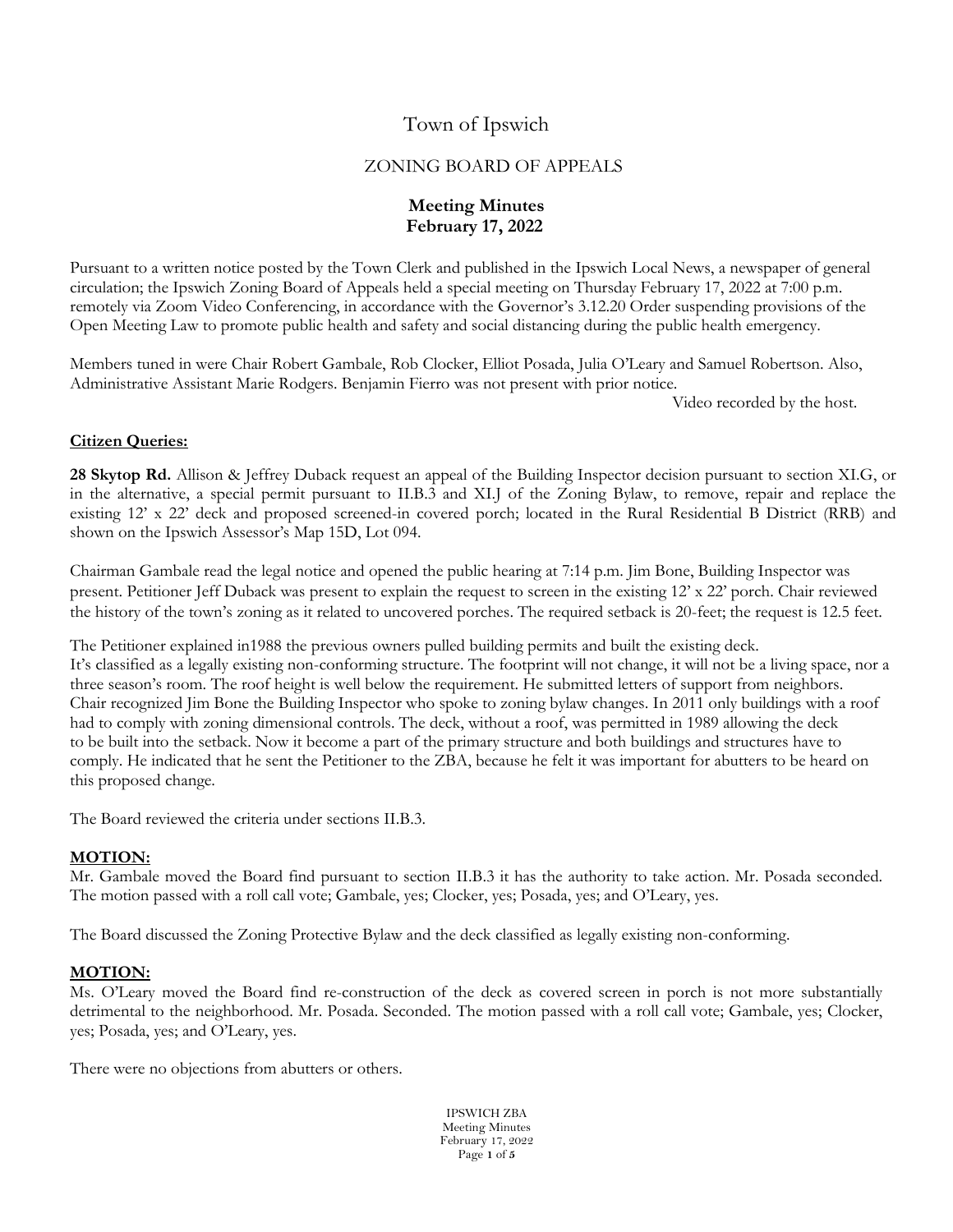Mr. Gambale read letters of support into the record. (hereby incorporated). The letter from Proprietors of Great Neck Inc. supported the proposal, subject to removal of old fencing debris left behind the new fence. Discussion took place with the Petitioner who indicated it was not on his property. When asked about the shed on his property it was permitted and moved and complies with proper setbacks.

Discussion took place concerning the special permit criteria and procedure for an appeal of the Building Inspector decision pursuant to section XI.G. The proposal will allow residents to enjoy his deck, no fiscal impact on town, no traffic flow or parking issues, the deck is existing and will not impact utilities. The Board made the finding that the proposal is compatibility with neighborhood character and proposal will have no negative impacts on the natural environment.

#### **MOTION:**

Mr. Posada moved that the Board has made the findings 1-6 as set forth in section XI.J that the special permit criteria have been satisfied. And the application and materials are sufficiently and credible meets the intent of the bylaw Mr. Robertson seconded. The motion passed unanimously with a roll call vote; Gambale, yes; Clocker, yes; O'Leary, yes; and Posada, yes.

### **MOTION**:

Ms. O'Leary moved the Board find there will be no adverse effects and will benefit the homeowner. Mr. Robertson seconded, the motion passed unanimously with a roll call vote.

## **MOTION:**

Mr. Gambale moved the Board not overrule the Building Inspector's decision and not act on the violation order; that the Building Inspector agree with the ZBA decision of a special permit negates Building Inspector's actions. Ms. O'Leary seconded. The motion passed with a roll call vote; Gambale, yes; Clocker, yes; Posada, yes; and O'Leary, yes.

The deck can be rebuilt with a screened in porch and roof as presented in the application.

*Documents and exhibits used by the Appeals Board:* Petition and supporting documentation. email dated 2.16.2022 from Jim Bone Building Inspector; email dated 2.6.2022 from John Arthur Balch, Pres/Treas Proprietors of Great Neck Inc. letters of support dated 1/10/2022 from 26 Skytop, Tehee; 31 Skytop, Turner; and 30 Skytop, Cavatorta.

**194 High St.** Douglas Plant & Susan Usovicz request a special permit and/or variance pursuant, but not necessarily limited to, Sections II, V. and XI.J and K to allow a second dwelling unit to remain at 194 High Street, which is located in the Highway Business District (HB) and shown on the Ipswich Assessor's Map 30A, Lot 012. Chairman Gambale read the legal notice and opened the public hearing at 7:42 p.m.

The Petitioners were present to explain their request to allow the second dwelling unit at 194 High Street to exist lawfully. Discussion took place regarding the 'use' history of the dwelling. Jim Bone, Building Inspector related his findings. Discussion took place regarding definitions in the zoning bylaw, this building should be classified as Multi Family Use with (1) commercial unit and (1) residential unit and one additional residential unit.

Mr. Clocker confirmed with the Building Inspector that that the property now complies with code requirements for both, health and building.

Mr. Clocker initiated discussion regarding the comments in an email dated 2/15/22 from Ethan Parsons Director of Planning and Development, regarding procedural act of overturning the ZBA decision from 2003 and allowing the unit to be used as a dwelling unit. It has been in existence since 1970 it can become legal through the issuance of a special permit from the ZBA.

#### **MOTION:**

Mr. Gambale moved the Board overturn the ZBA Decision from November 20, 2003 asking to eliminate the dwelling unit at 194 High Street and Board to take action to allow the building to house two dwelling units and one commercial business unit. In accordance with the application submitted by Douglas Plant & Susan Usovicz. Mr. Clocker added that

> IPSWICH ZBA Meeting Minutes February 17, 2022 Page **2** of **5**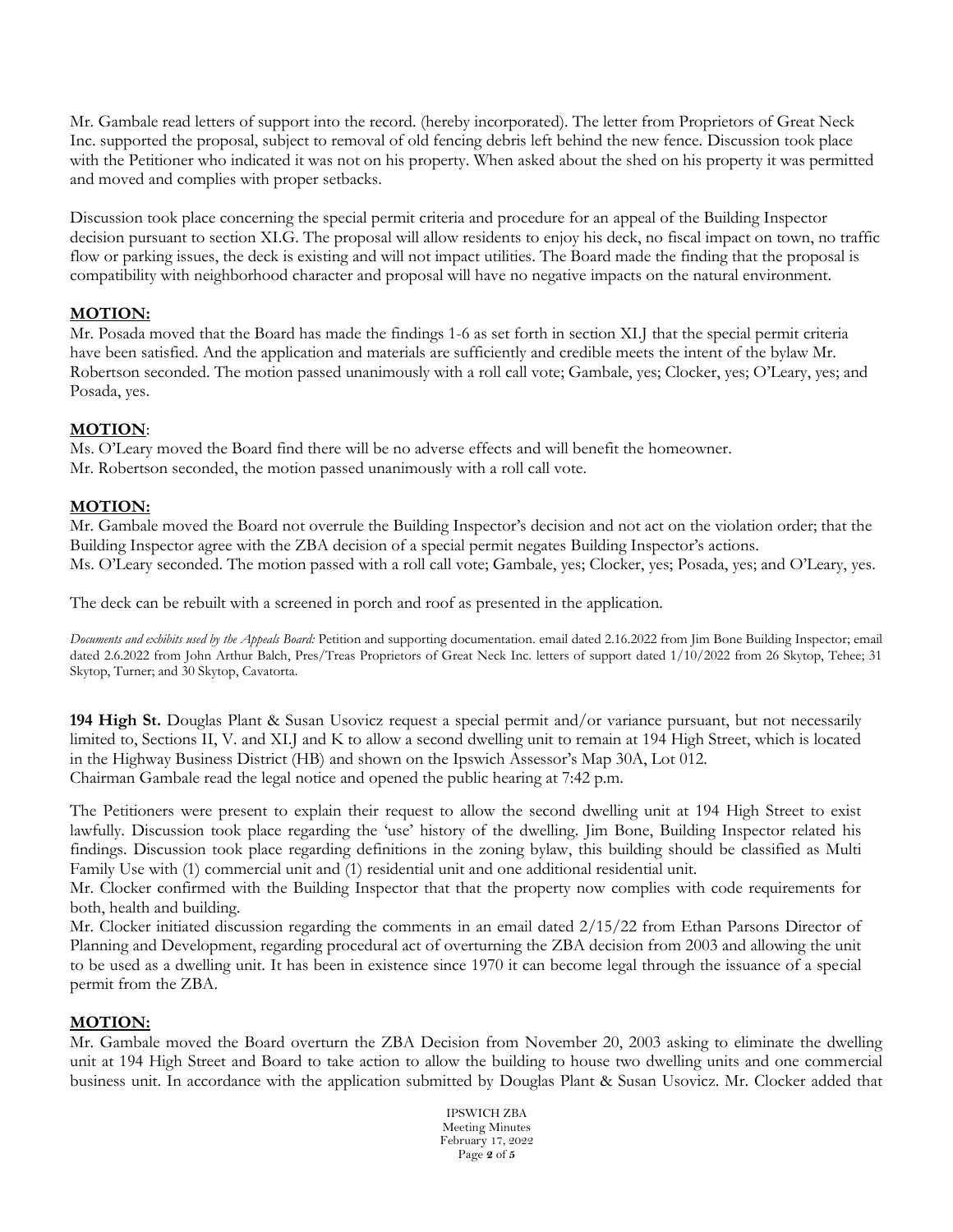the Board finds the use is pre-existing non-conforming residential mixed use. Mr. Posada seconded. The motion passed with a roll call vote; Gambale, yes; Clocker, yes; Posada, yes; and O'Leary, yes.

*Documents and exhibits used by the Appeals Board:* Petition and supporting documentation. Email dated 2/15/2022 from Ethan Parsons Director of Planning and Development; email dated 2.16.2022 from Jim Bone Building Inspector

**4 Winter St**. Roger LeBlanc requests a special permit and/or variance pursuant, but not necessarily limited to, Sections I.B.1, II.B.2, II.B.5, VII, XI.J and XI.K of the Zoning Bylaw for a change of use and /or substantial extension of a use from one non-conforming use to another less detrimental nonconforming use, and allowing a fire-damaged building to be reconstructed with an increase in volume but a reduction in footprint, as a 4-unit multi family dwelling at 4 Winter Street, which is located in the Industrial District (I) and shown on the Ipswich Assessor's Map 41D, Lot 067.

Chairman Gambale read the legal notice and opened the public hearing at 8:10 p.m.

The Petitioners were present to explain their request and provided a lengthy history of the property. Currently, the right side setback is not met. The proposal for four units will have a smaller footprint, while increasing the building height. One unit will be handicapped accessible, one studio unit will be affordable at 50% of AMI rentals for the first five years, then ownership; all units will count to the town's SHI.

Discussion continued concerning the condition of the property, easements for water and utilities and drainage system. Water issues, guest parking, traffic and handicapped parking and dumpster and mailbox locations were discussed while viewing the site plan. The Petitioner spoke to parking and location of dumpster and mailboxes and indicated he as open to suggestions.

Additional discussion was held concerning swales, proposed vegetation and infiltration systems placed in the new buildings to mitigate roof runoff.

Chair recognized Stacy Stone abutter at 6 Winter St; she read her letter of opposition into the record.

Patty & John Desmond 5 Winter St were not present. Mr. Posada read their letter of opposition into the record. Marko Bena, 6 Cherry St was not present. Mr. Posada read his letter of opposition into the record. Jamie and Jennifer Murphy, 14 Safford Street were not present. Mr. Clocker read their letter of opposition into the record.

Chair related his observations of water on site, the intermittent stream and culvert area. He related his conversation with Rick Clarke, DPW Director who indicated that there are plans to dig up soils to facilitate water flow. He suggested changing location of the dumpster; all residence will have parking designated and when there are speeding and noise issues, residents should call the police.

The Petitioners then spoke to concerns listed in the letters of opposition; they are willing to place a fence to the rear of the property and along the stone property. Conditions in the lease will manage and control the property. Parking stickers are required, no trailers, no plow equipment; only vehicles of a certain size will be allowed. Chair recognized Stacy Stone 6 Winter St who expressed her concerns for parking and a ranch style home in which she has lived near for 23 years with one person, the change to a four family with four vehicles, is an extreme change. Ms. Stone introduced her Attorney Diane Mc Glynn who indicated the project calls for Variance and the suggested Board take a closer look at IIB.2.3 and 5; she opined a variance would be needed and her impression the project does not have the criteria for a variance.

Discussion continued regarding the history of the building; one and two families are not allowed in this district; the building would be the same footprint; two-family home lived in by one person. The property owner said he resided in the second dwelling unit on and off over the 50 year history.

> IPSWICH ZBA Meeting Minutes February 17, 2022 Page **3** of **5**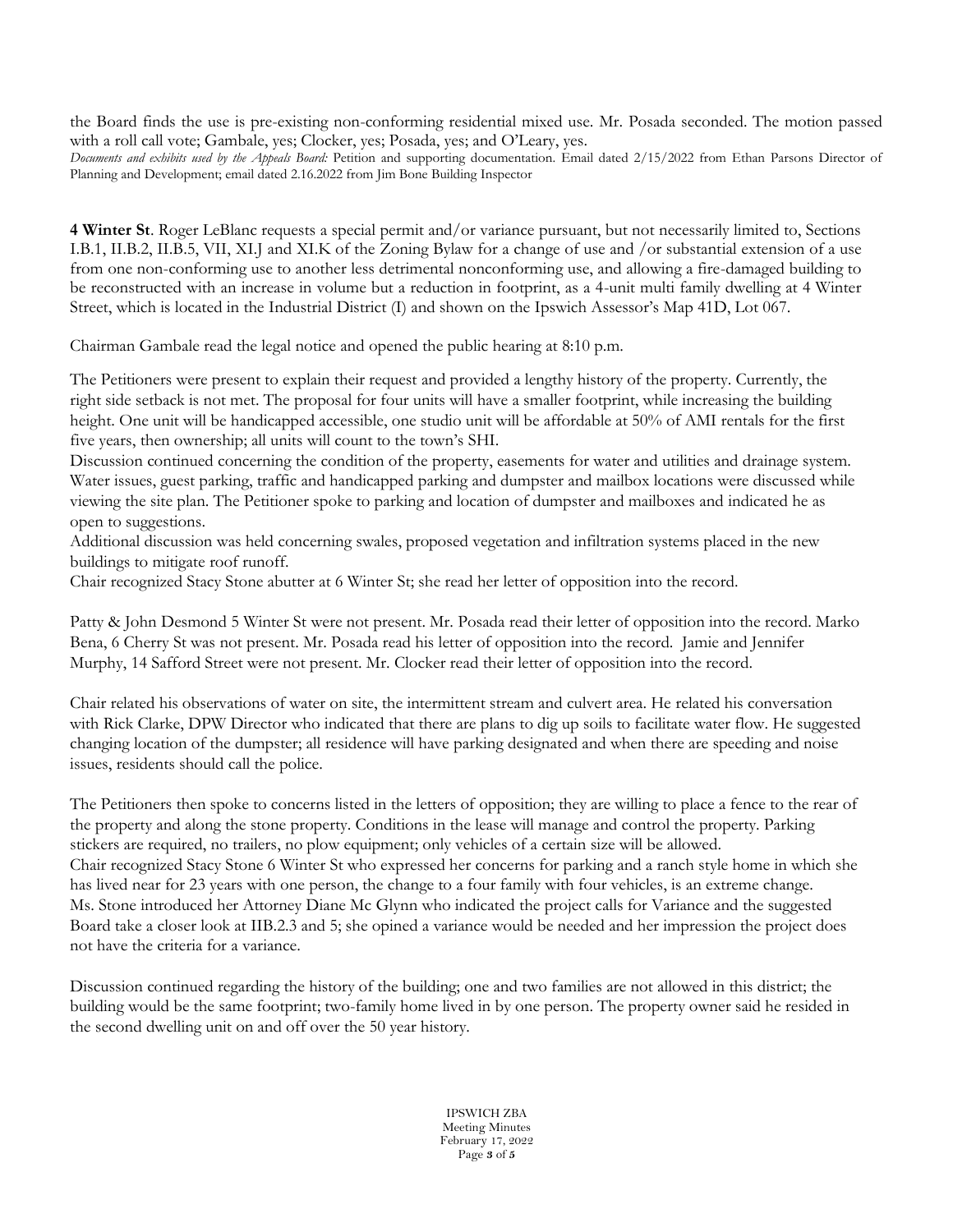Chair noted the Ethan Parsons Director of Planning and Development, was unable to attend this evening and ZBA member Ben Fierro has indicated he would exercise the Mullin Rule and attend the March meeting. The Petitioner indicated he was willing to continue to March meeting.

The Board requested the Petitioner provide a revised parking plan, with dumpster location, rear fence a sample of the lease agreement and parking rules and regulations and the owner's testimonial. Mrs. Stone said she would consult her husband regarding the fence.

The Petitioner requested to continue to the March 17, 2022 meeting at 7:00 pm. via zoom.

In response to the Chair, the Board agreed to continue the public hearing**.**

*Documents and exhibits used by the Appeals Board:* Petition and supporting documentation. Patty & John Desmond Jamie, Stacy and Donald Stone, 6 Winter St and Jennifer Murphy, 14 Safford Street, Marko Bena, 6 Cherry St. Parking lot lighting cut sheets; site plan S1 dated 1.20.2022 Savoie Nolan architects, LLC; email dated 2.16.2022 from Jim Bone Building Inspector

**3 West St**. Richard E. Thompson, Jr. requests a special permit and/or variance pursuant, but not necessarily limited to, Sections V.I.F, Requirements for Accessory Buildings and Structures, and XI.J and K to construct an accessory structure exceeding 750 square feet in area (1,872 sq. ft. proposed) on a lot having less than five acres at 3 West Street, which is located in the Rural Residential A District (RRA) and shown on the Ipswich Assessor's Map 50, Lot 11. Chairman Gambale read the legal notice and opened the public hearing at 9:43 p.m.

The Petitioner were present represented by Attorney Richard Kallman. The proposed accessory building exceeds 750sf on a lot under 5 acres and requires a special permit.

Attorney Kallman provided a list of vehicles the Petitioner needs to store. He then reviewed the area in every direction, noting only two abutters that may be impacted.

Discussion took place concerning the elevation and topography of the property; the height of his home in comparison to the proposed garage. It was suggested the Petitioner look at the Morton building website and find a design more in line with the neighborhood and provide a photo from the manufacture, showing color, roof overhang and trim.

Discussion was held regarding the appropriateness of a Morton building in a residential neighborhood. The Board would like to see it fit in with the character of the surrounding neighborhood.

The Board requested additional information concerning lighting, siding, driveway material and plantings. Additionally, questions regarding the existing box trailer, tractor, storage trailers located on the property.

Mr. Thompson agreed to continue, Attorney Kallman requested to continue to the March 17, 2022 meeting at 7:00 pm. via zoom.

In response to the Chair, the Board agreed to continue the public hearing.

*Documents and exhibits used by the Appeals Board:* Petition and supporting documentation. Letter of support dated 2.3.2022 from abutter at 124 East St Topsfield Ma; email dated 2.16.2022 from Jim Bone Building Inspector.

#### **Approval of Minutes:**

Ms. O'Leary moved to approve the meeting minutes of 1.20.2022 with minor edits. Mr. Posada seconded, the motion passed unanimously. (*meeting minutes hereby incorporated by reference)*

> IPSWICH ZBA Meeting Minutes February 17, 2022 Page **4** of **5**